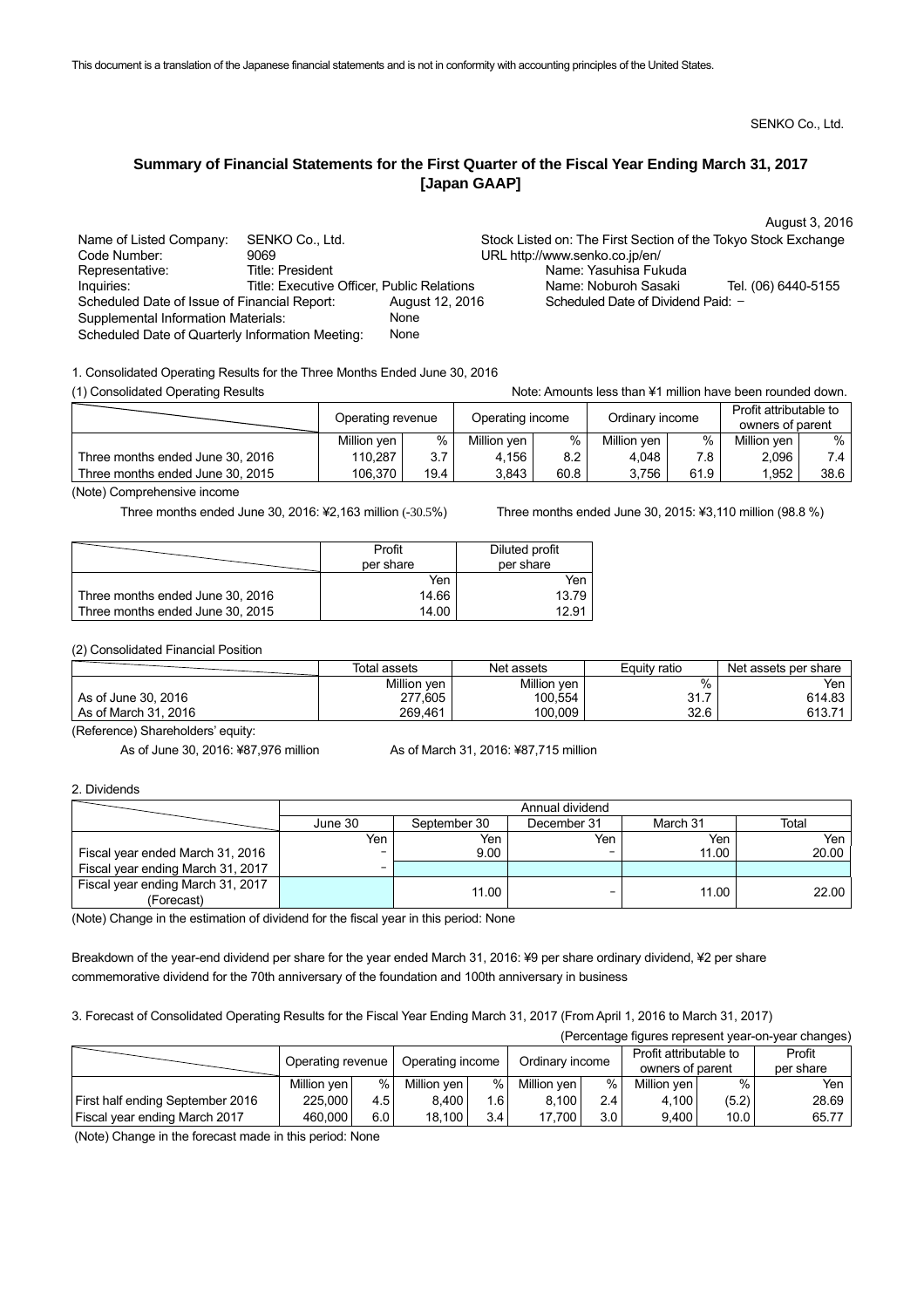## **Notes**

- (1) Changes in significant subsidiaries during the period (Changes in specified subsidiaries associated with change in scope of consolidation): None
- (2) Use of accounting methods specifically for the preparation of the quarterly consolidated financial statements: None
- (3) Changes in accounting principles and estimates, and retrospective restatement
- (a) Changes due to revision of accounting standards: Yes
	- (b) Changes other than in (a): None
	- (c) Changes in accounting estimates: Yes
	- (d) Retrospective restatement: None
- (4) Shares outstanding (Common shares)
	- (a) Shares outstanding (including treasury shares)
	- As of June 30, 2016: The Superinten States As of March 31, 2016: 144,834,771 shares As of March 31, 2016: (b) Treasury shares As of June 30, 2016: 1,744,904 shares As of March 31, 2016: 1,907,546 shares As of March 31, 2016 (c) Average number of shares (quarterly consolidated cumulative period)
		- Three months ended June 30, 2016: 142,979,415 shares Three months ended June 30, 2015: 139,454,050 shares (Note) Starting with the first quarter of the consolidated fiscal year ended March 31, 2015 (the three months ended June 30, 2014), the number of treasury shares at term-end includes Senko shares owned by the employee stock ownership plan (ESOP) trust, following revisions to accounting principles due to the amendment of accounting standards. (As of June 30, 2016: 1,304,300 shares; as of March 31, 2016: 1,449,000 shares.)

## Information concerning quarterly review procedure

 This quarterly financial report is not subject to the quarterly review procedure prescribed by the Financial Instruments and Exchange Act. The review procedure prescribed by the Financial Instruments and Exchange Law for the quarterly consolidated financial statements had not been completed when this quarterly financial report was released.

## Cautionary statement regarding forecasts of operating results and special notes

 Forward-looking statements in these materials are based on information available to management at the time this report was prepared and assumptions that management believes are reasonable. Actual results may differ significantly from these statements for a number of reasons. For information about the assumptions used for forecasts and precautions concerning the use of forecasts, please see "Forecast for the six-month period and the full-term of the fiscal year ending March 31, 2017" on page 3.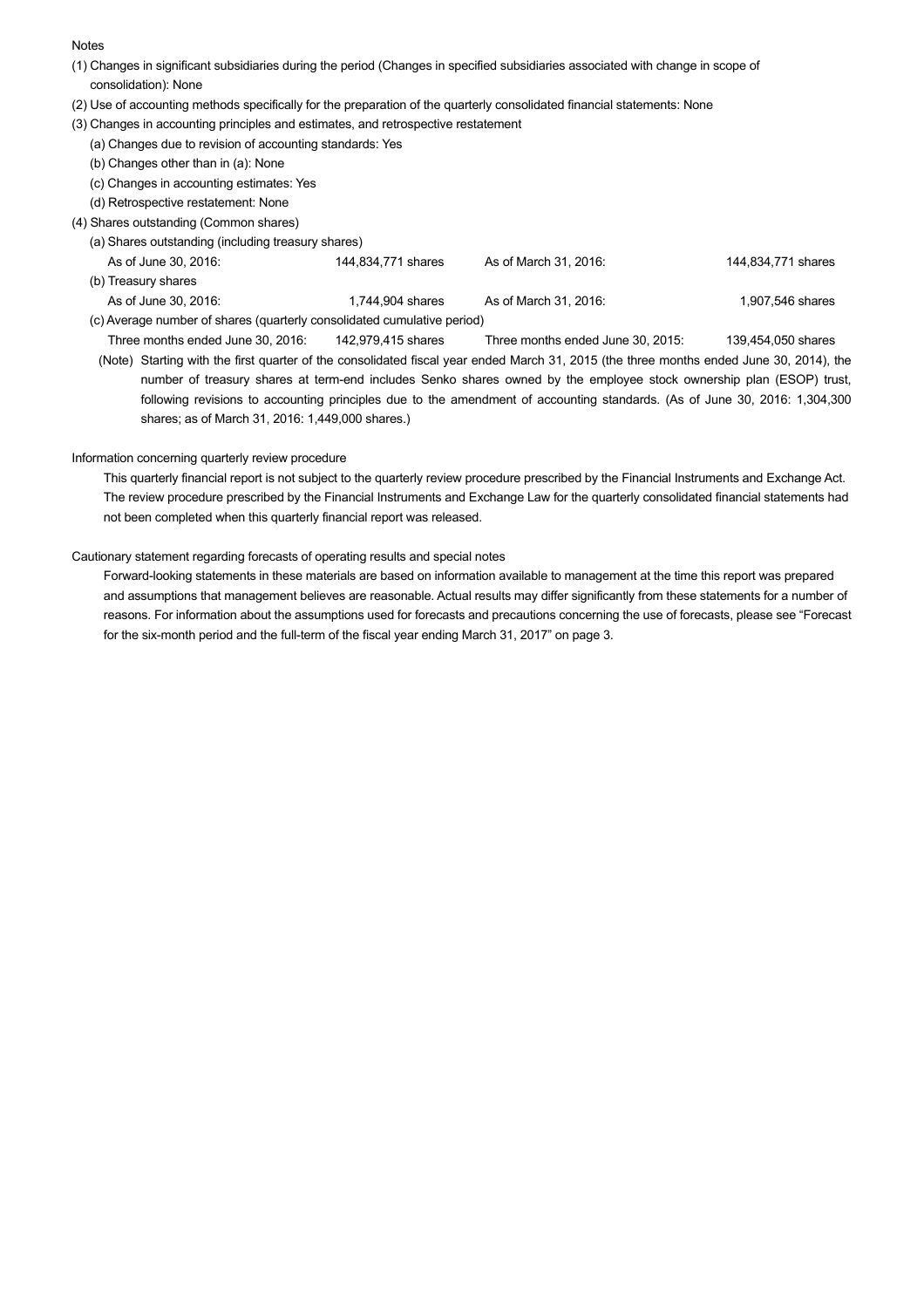| Consolidated statements of income               |  |
|-------------------------------------------------|--|
|                                                 |  |
| Consolidated statements of comprehensive income |  |
|                                                 |  |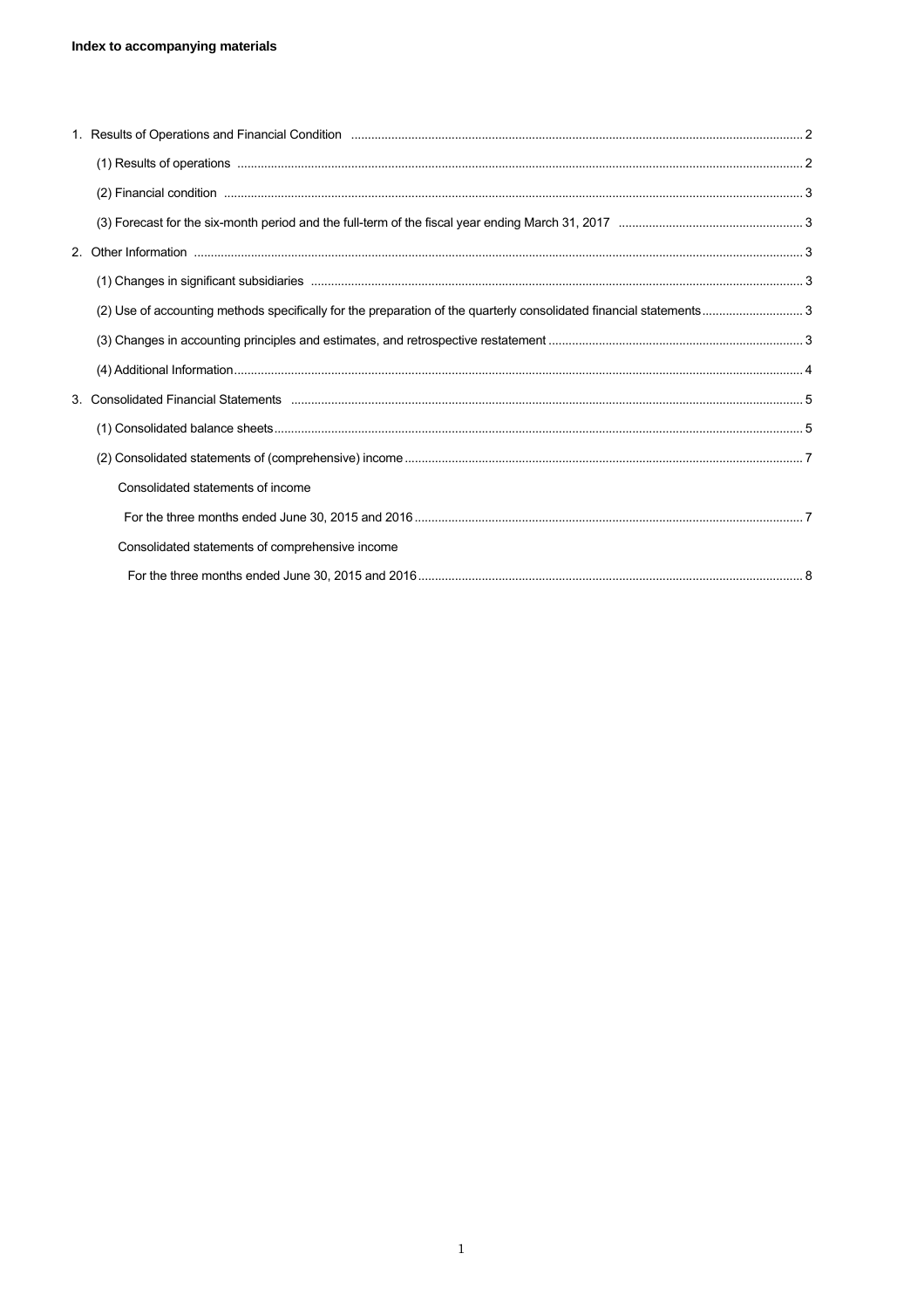## **1. Results of Operations and Financial Condition**

(1) Results of operations

In the first three-month period of the fiscal year ending March 31, 2017 (April 1, 2016 to June 30, 2016; hereinafter referred to as the first quarter of the current fiscal year), the economic recovery in Japan remained subdued due in part to the stagnation in exports and production reflecting economic slowdown overseas, progressive appreciation of the yen and stagnant consumer spending.

In the logistics industry, the business environment remained challenging as the increase in fuel prices as well as higher personnel expenses and outsourcing costs caused by labor shortages continued amid slowing freight volume.

In this environment, the Senko Group has strived to enhance its competitiveness, expand its business areas, and upgrade its operating system as the priority policies for the fiscal year ending March 31, 2017.

The following provides an outline of our main activities in the first quarter of the current fiscal year.

In April, we acquired all the shares in ACROSS TRANSPORT CO., LTD., a department store delivery agent involved in the fashion logistics business, welcoming it into the Senko Group. Going forward, we will promote business expansion by boosting cooperation with each of the group companies in charge of Senko's fashion logistics businesses as well as promoting joint distribution and mutual use of business bases and human resources.

In May, we opened the Narita Fashion Logistics Center II (Tomisato City, Chiba Prefecture) near Narita Airport. The center has a bonded storage facility for handling imported brands and is involved in storage and delivery of fashion products as well as inspection and distribution processing.

Transactions with major customers also expanded. We launched logistics operations for a drugstore in the Kansai region from January to March 2016.

Furthermore, the construction of new distribution centers is underway in the Saitama area and the Chubu region, aimed at the expansion of logistics operations mainly for customers in the distribution sector.

Outside Japan, NH-SENKO Logistics Co., Ltd., a joint venture of the Company, Niigata Unyu Co., Ltd. and HWA SUNG EXPRESS CO., LTD., a South Korean company, are promoting preparation for the opening of a new distribution center in the Busan New Port in South Korea, an international hub port. In Shanghai, China, a joint venture of the Company, Runtec Corporation and Sinotrans Air Transportation Development Co., Ltd. (Sinotrans Air) are working to establish a Three-Temperature Zone Logistics Center with the aim of developing a domestic cold and freezer logistics network in China.

To upgrade our operating system, we have promoted a modal shift aimed at reducing the environmental impact and resolving the shortage of drivers. In the first quarter of the current fiscal year, we changed the method of long-distance transportation for beverage manufacturers and homebuilders from trucks to railways forwarding and maritime transports. Furthermore, in June we received the Logistics Environmental Conservation Award from the Japan Association for Logistics and Transport in recognition of our initiatives to switch the means of transportation for alcohol beverages from the Kyushu region to elsewhere in Japan from trucks to railways forwarding.

|                                            |                                     |                                     |        | , וויוס א וט פווטוווויוואו וויווויווען |
|--------------------------------------------|-------------------------------------|-------------------------------------|--------|----------------------------------------|
|                                            | Three months ended<br>June 30, 2015 | Three months ended<br>June 30, 2016 | Change | %                                      |
| Operating revenue                          | 106,370                             | 110,287                             | 3,916  | 3.7                                    |
| Operating income                           | 3,843                               | 4,156                               | 313    | 8.2                                    |
| Ordinary income                            | 3,756                               | 4,048                               | 291    | 7.8                                    |
| Profit attributable to owners of<br>parent | 1,952                               | 2,096                               | 143    | 7.4                                    |

 $(U_{\text{init}} \wedge M)$ 

The three-month-period performance was as follows.

Consolidated operating revenue for the first quarter of the current fiscal year increased 3.7% year on year to ¥110,287 million. This result reflected the aggressive expansion of sales and the effect of ACROSS TRANSPORT CO., LTD. becoming a consolidated subsidiary of the Company in April 2016.

On the profit front, consolidated operating income grew to ¥4,156 million, up 8.2% year on year, while consolidated ordinary income rose to ¥4,048 million, up 7.8% year on year, due primarily to the sales expansion and lower fuel prices compared to the same quarter of the previous fiscal year, despite a decline in freight volumes from existing customers and other factors. Profit attributable to owners of parent increased 7.4% to ¥2,096 million.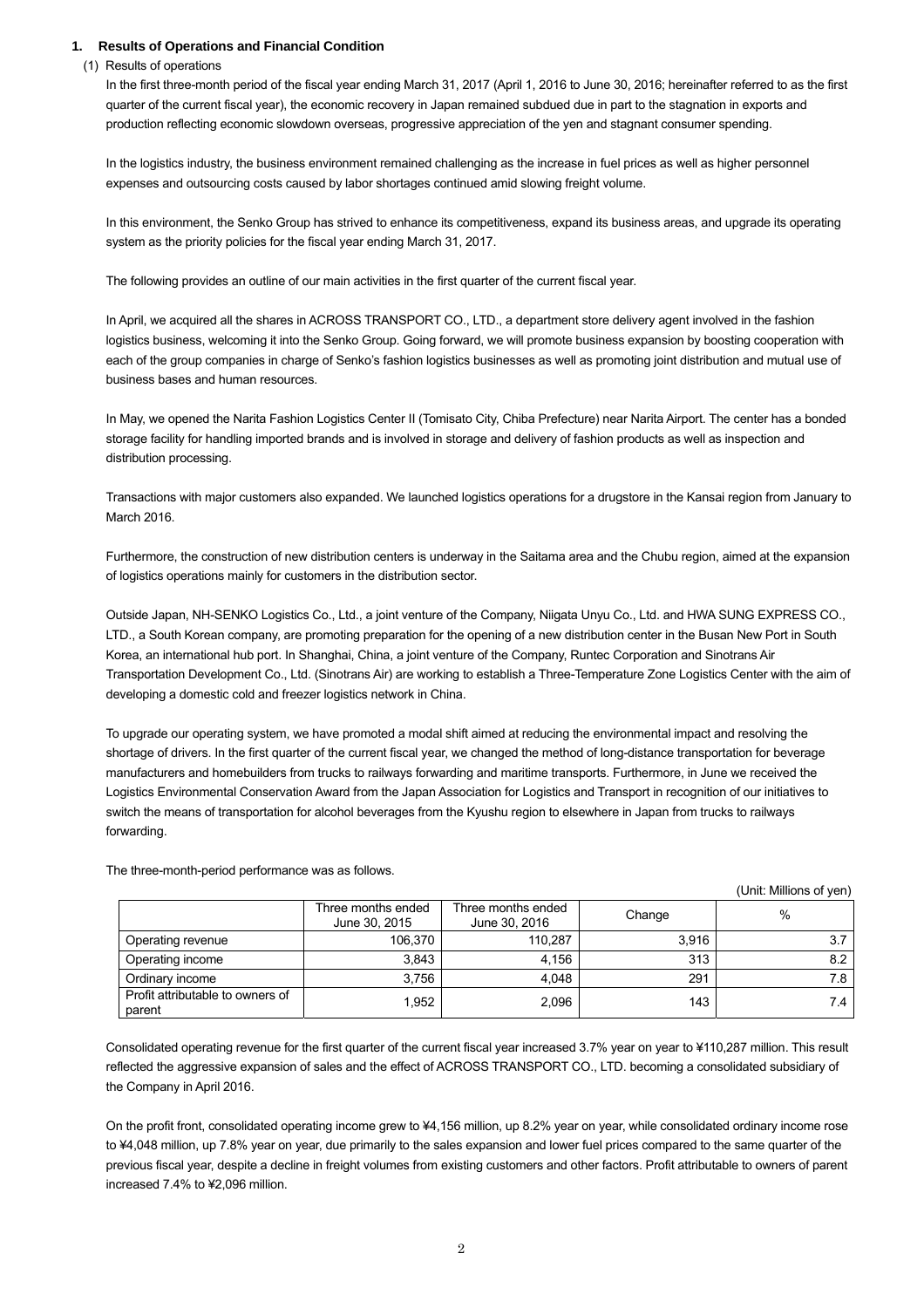The three-month-period operating revenue by segment was as follows.

#### **Distribution**

Operating revenue for the first quarter of the current fiscal year grew 4.1% year on year to ¥77,345 million in this segment. This was mainly attributable to a rise in operating revenue resulting from M&A and expansion of sales to new and existing customers, including a major drugstore from which we received a new order in the previous fiscal year.

### **Trading & commerce**

Operating revenue for the first quarter of the current fiscal year grew 2.4% year on year to ¥31,837 million in this segment. This primarily reflected the result of an increase in sales volume of existing products and sales expansion to new customers, despite a decline in sales caused by a drop in fuel prices in the petroleum marketing business.

#### **Others**

Operating revenue for the first quarter of the current fiscal year rose 13.8% year on year to ¥1,104 million in this segment. This was mainly attributable to the growth of sales in the data processing services and expansion of the sales of electricity produced by solar power generation.

#### (2) Financial condition

Assets, liabilities and net assets

## **Total assets**

Total assets as of June 30, 2016 were ¥277,605 million, ¥8,144 million higher than at the end of the previous fiscal year. Current assets amounted to ¥97,371 million, up ¥3,991 million from the end of the previous fiscal year. This mainly reflected an increase of ¥3,937 million in cash and deposits despite a decrease of ¥1,342 million in notes and operating accounts receivable. Non-current assets totaled ¥180,124 million, up ¥4,152 million from the end of the previous fiscal year. This was primarily due to increases in property, plant and equipment of ¥1,625 million and in intangible assets of ¥2,178 million, respectively.

#### **Liabilities**

Liabilities as of June 30, 2016 increased ¥7,599 million from the end of the previous fiscal year to ¥177,050 million. Current liabilities totaled ¥94,943 million, up ¥9,296 million from the end of the previous fiscal year. This was mainly due to an increase of ¥11,038 million in short-term loans payable. Non-current liabilities totaled ¥82,107 million, down ¥1,697 million from the end of the previous fiscal year. This was primarily due to a decrease in long-term loans payable of ¥2,890 million.

#### **Net assets**

Net assets as of June 30, 2016 rose ¥544 million from the end of the previous fiscal year to ¥100,554 million. This was mainly attributable to an increase of ¥524 million in retained earnings. The equity ratio as of June 30, 2016 was 31.7%.

(3) Forecast for the six-month period and the full-term of the fiscal year ending March 31, 2017

Uncertainty in the Japanese economy is expected to remain, due in part to concerns about global economic downturn as a result of issues pertaining to the United Kingdom's decision to withdraw from the European Union and other factors, the stagnation in exports and production and weak consumer spending.

In the logistics industry, the challenging environment is expected to continue, amid a decline in freight volume and labor shortages in human resources, including drivers and expected increases in various costs.

In this environment, the Senko Group will continue trying to enhance its competitiveness, expand its business areas, and upgrade its operating system.

There is no revision to the forecast of operating results for the six-month period and the full-term of the fiscal year ending March 31, 2017 announced on May 13, 2016.

### **2. Other Information**

- (1) Changes in significant subsidiaries None
- (2) Use of accounting methods specifically for the preparation of the quarterly consolidated financial statements None
- (3) Changes in accounting principles and estimates, and retrospective restatement

Changes in accounting principles

(Application of Practical Solution on a Change in Depreciation Method Due to Tax Reform 2016) Effective from the first quarter of the fiscal year ending March 31, 2017, certain consolidated subsidiaries of the Company began applying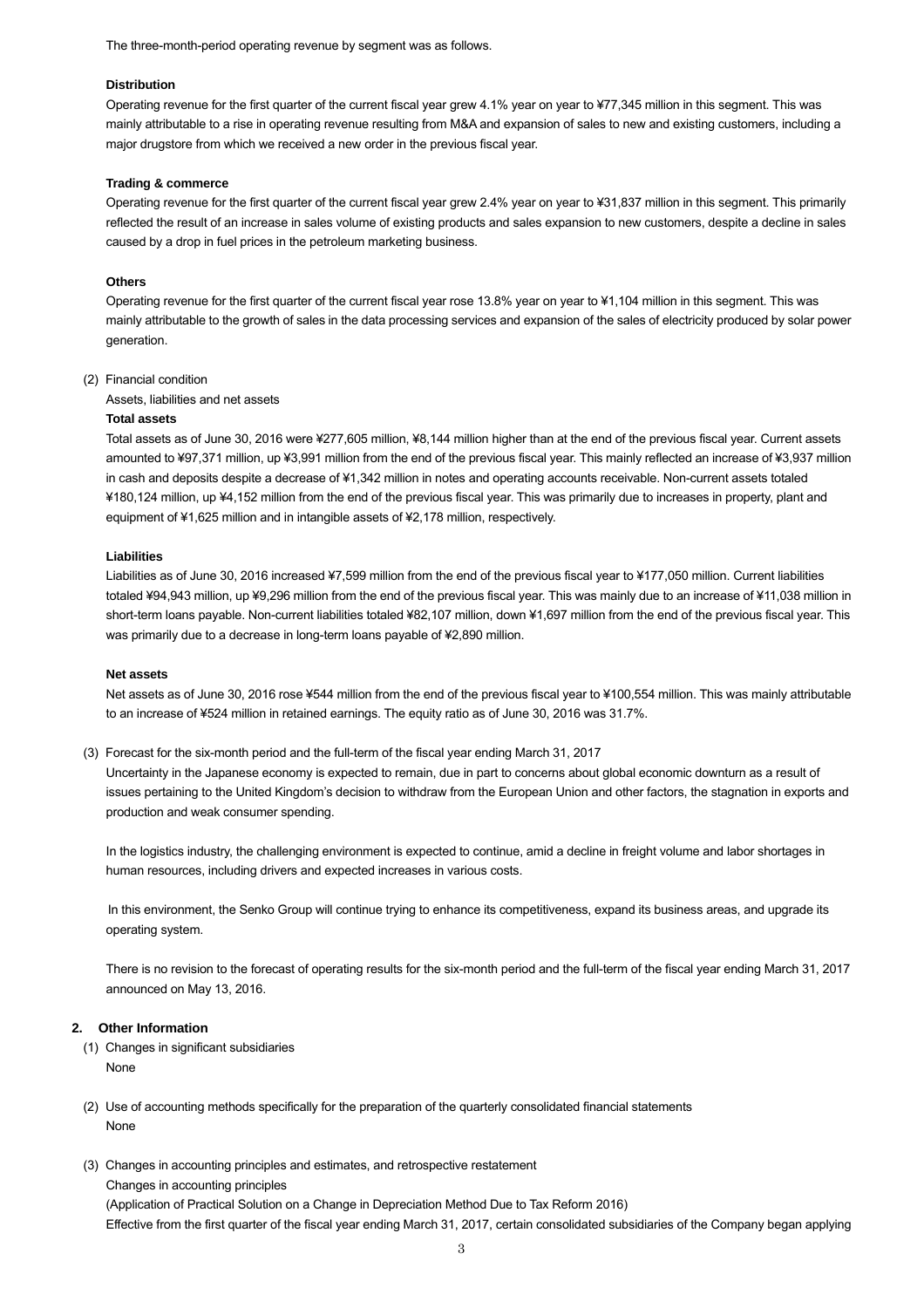the Practical Solution on a Change in Depreciation Method Due to Tax Reform 2016 (Accounting Standards Board of Japan's [ASBJ] Practical Issues Task Force [PITF] No. 32 of June 17, 2016) as a result of revisions to Japan's Corporate Tax Act. The solution was adopted to change from the declining-balance method to the straight-line method for depreciation of facilities attached to buildings or structures acquired on and after April 1, 2016.

The above change had only a negligible effect on the profit and loss.

## Changes in accounting estimates

(Change in the amortization period for actuarial gains and losses from accounting treatments of defined benefit plans) With regard to actuarial gains and losses from accounting treatments of defined benefit plans that previously have been amortized over a certain period (mainly 13 years), which is within the estimated average remaining years of service of the Companies' employees, the Company has shortened the period to mainly 10 years effective from the first quarter of the fiscal year ending March 31, 2017, as the current estimated average remaining years of service fell short of the previous amortization period of 13 years.

In line with this change, when compared with the figures calculated for the previous amortization period, operating income, ordinary income and profit before income taxes for the first quarter of the current fiscal year decreased by ¥72 million for each.

## (4) Additional information

(Application of Revised Implementation Guidance on Recoverability of Deferred Tax Assets) Effective from the first quarter of the fiscal year ending March 31, 2017, the Company has adopted the Revised Implementation Guidance on Recoverability of Deferred Tax Assets (ASBJ Guidance No. 26 of March 28, 2016).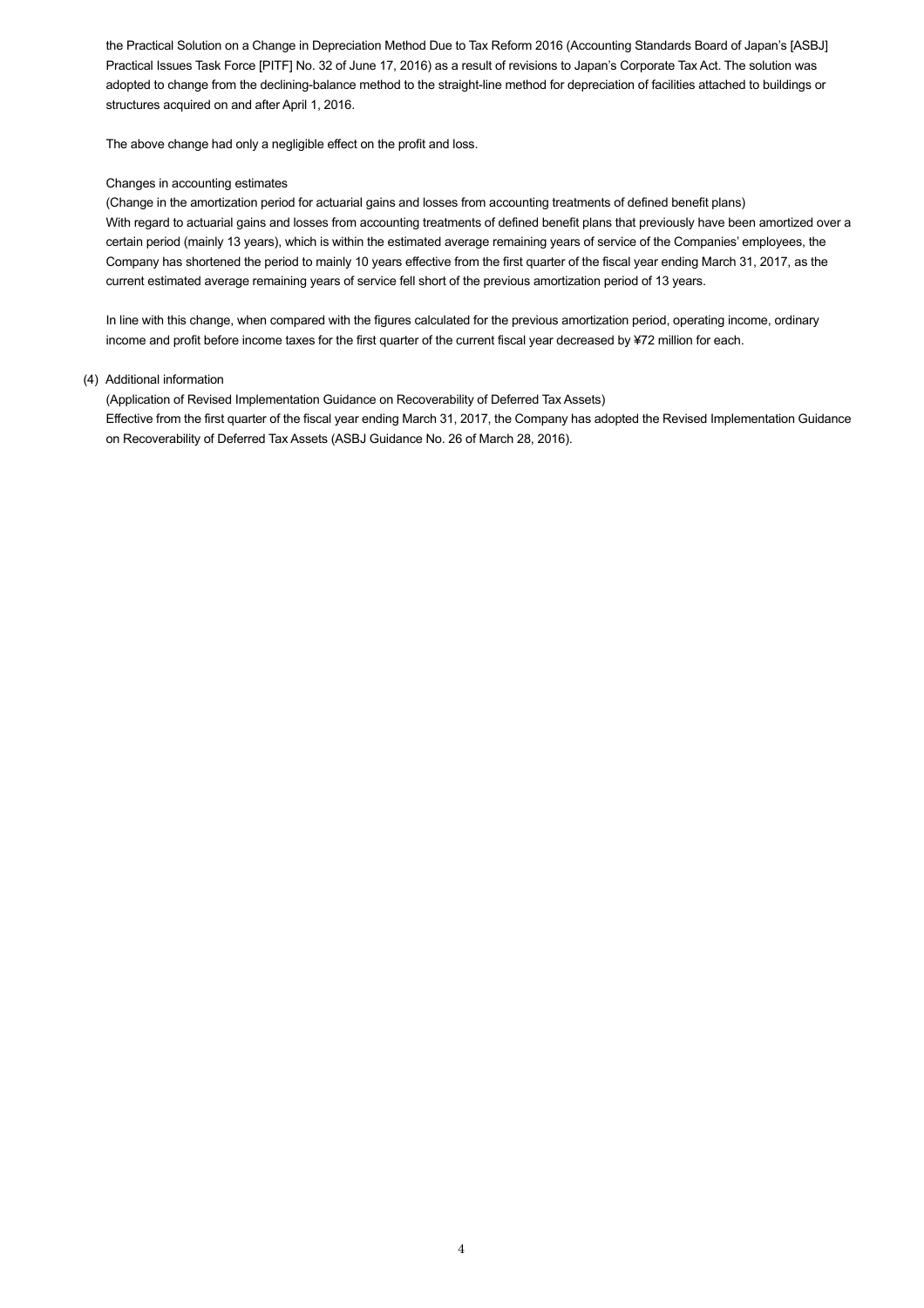## **3. Consolidated Financial Statements**

## **(1) Consolidated balance sheets**

|                                         |                      | (Unit: Millions of Yen) |
|-----------------------------------------|----------------------|-------------------------|
|                                         | As of March 31, 2016 | As of June 30, 2016     |
| <b>Assets</b>                           |                      |                         |
| <b>Current assets</b>                   |                      |                         |
| Cash and deposits                       | 18,477               | 22,415                  |
| Notes and operating accounts receivable | 58,107               | 56,764                  |
| Merchandise and finished goods          | 6,967                | 7,242                   |
| Real estate for sale                    | 3                    |                         |
| Work in process                         | 200                  | 281                     |
| Raw materials and supplies              | 335                  | 339                     |
| Other                                   | 9,317                | 10,349                  |
| Allowance for doubtful accounts         | (29)                 | (22)                    |
| <b>Total current assets</b>             | 93,380               | 97,371                  |
| Non-current assets                      |                      |                         |
| Property, plant and equipment           |                      |                         |
| Buildings and structures, net           | 62,412               | 61,799                  |
| Land                                    | 60,486               | 61,599                  |
| Other, net                              | 13,824               | 14,949                  |
| Total property, plant and equipment     | 136,723              | 138,349                 |
| Intangible assets                       |                      |                         |
| Goodwill                                | 4,038                | 5,886                   |
| Other                                   | 3,906                | 4,237                   |
| Total intangible assets                 | 7,945                | 10,123                  |
| Investments and other assets            |                      |                         |
| Guarantee deposits                      | 10,572               | 10,926                  |
| Deferred tax assets                     | 2,553                | 2,691                   |
| Other                                   | 19,203               | 19,061                  |
| Allowance for doubtful accounts         | (1,026)              | (1,028)                 |
| Total investments and other assets      | 31,302               | 31,651                  |
| Total non-current assets                | 175,971              | 180,124                 |
| Deferred assets                         |                      |                         |
| Business commencement expenses          | 108                  | 109                     |
| <b>Total deferred assets</b>            | 108                  | 109                     |
| <b>Total assets</b>                     | 269,461              | 277,605                 |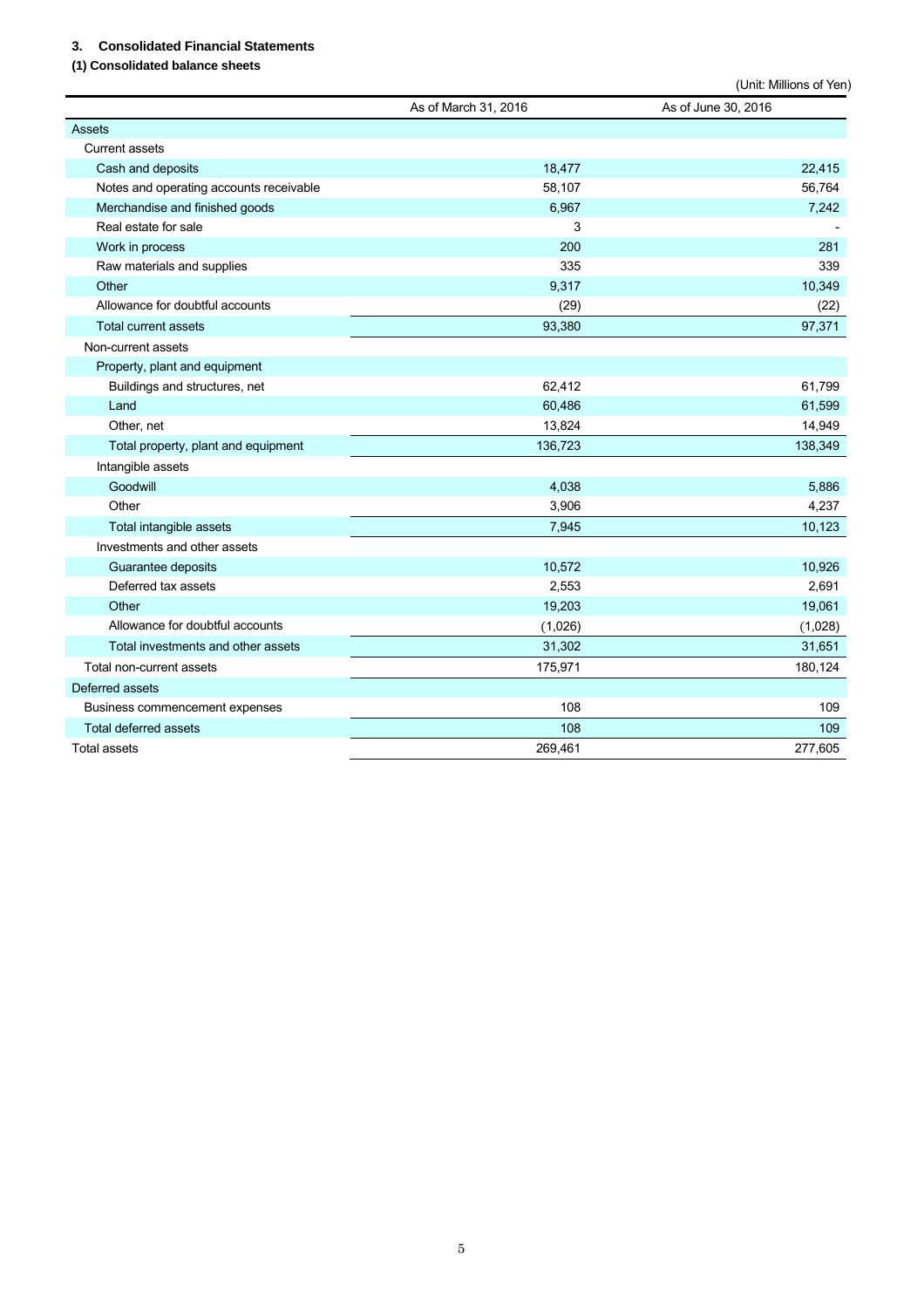(Unit: Millions of Yen)

|                                                                   | As of March 31, 2016 | As of June 30, 2016 |
|-------------------------------------------------------------------|----------------------|---------------------|
| Liabilities                                                       |                      |                     |
| <b>Current liabilities</b>                                        |                      |                     |
| Notes and operating accounts payable-trade                        | 37,125               | 31,422              |
| Electronically recorded obligations-operating                     | 1,601                | 6,634               |
| Current portion of bonds                                          | 5,000                | 5,000               |
| Short-term loans payable                                          | 18,388               | 29,426              |
| Income taxes payable                                              | 3,219                | 1,137               |
| Provision for bonuses                                             | 3,959                | 3,222               |
| Provision for directors' bonuses                                  | 220                  | 56                  |
| Other                                                             | 16,131               | 18,042              |
| <b>Total current liabilities</b>                                  | 85,647               | 94,943              |
| Non-current liabilities                                           |                      |                     |
| Bonds payable                                                     | 7,000                | 7,000               |
| Convertible bond-type bonds with subscription rights<br>to shares | 5,037                | 5,036               |
| Long-term loans payable                                           | 55,943               | 53,053              |
| Provision for directors' retirement benefits                      | 363                  | 312                 |
| Provision for special repairs                                     | 39                   | 42                  |
| Net defined benefit liability                                     | 7,621                | 7,706               |
| Asset retirement obligations                                      | 518                  | 754                 |
| Other                                                             | 7,279                | 8,201               |
| Total non-current liabilities                                     | 83,804               | 82,107              |
| <b>Total liabilities</b>                                          | 169,451              | 177,050             |
| Net assets                                                        |                      |                     |
| Shareholders' equity                                              |                      |                     |
| Capital stock                                                     | 24,011               | 24,011              |
| Capital surplus                                                   | 22,838               | 22,861              |
| Retained earnings                                                 | 42,845               | 43,370              |
| Treasury shares                                                   | (942)                | (871)               |
| Total shareholders' equity                                        | 88,752               | 89,371              |
| Accumulated other comprehensive income                            |                      |                     |
| Valuation difference on available-for-sale securities             | 1,448                | 1,229               |
| Deferred gains or losses on hedges                                | (91)                 | (193)               |
| Foreign currency translation adjustment                           | 427                  | 318                 |
| Remeasurements of defined benefit plans                           | (2,820)              | (2,750)             |
| Total accumulated other comprehensive income                      | (1,036)              | (1, 395)            |
| Subscription rights to shares                                     | 359                  | 359                 |
| Non-controlling interests                                         | 11,933               | 12,218              |
| Total net assets                                                  | 100,009              | 100,554             |
| Liabilities and net assets                                        | 269,461              | 277,605             |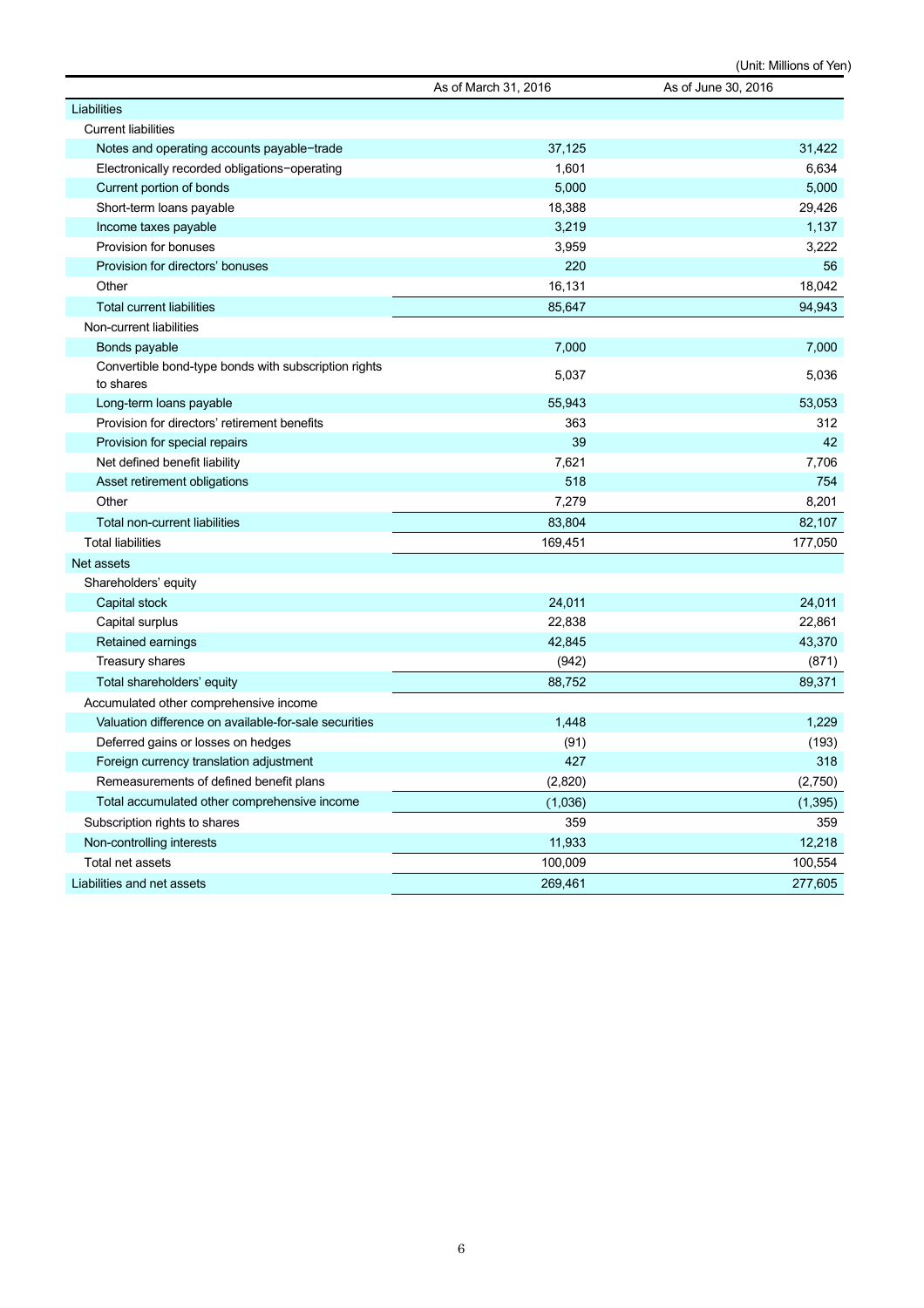# **(2) Consolidated statements of (comprehensive) income**

(Consolidated statements of income)

(For the three months ended June 30, 2015 and 2016)

|                                                                       |                                                                      | (Unit: Millions of Yen)                                              |
|-----------------------------------------------------------------------|----------------------------------------------------------------------|----------------------------------------------------------------------|
|                                                                       | Three months ended<br>June 30, 2015<br>(April 1, 2015-June 30, 2015) | Three months ended<br>June 30, 2016<br>(April 1, 2016-June 30, 2016) |
| Operating revenue                                                     | 106,370                                                              | 110,287                                                              |
| Operating cost                                                        | 95,013                                                               | 98,031                                                               |
| Operating gross profit                                                | 11,357                                                               | 12,256                                                               |
| Selling, general and administrative expenses                          | 7,514                                                                | 8,099                                                                |
| Operating income                                                      | 3,843                                                                | 4,156                                                                |
| Non-operating income                                                  |                                                                      |                                                                      |
| Interest income                                                       | 45                                                                   | 25                                                                   |
| Dividend income                                                       | 70                                                                   | 70                                                                   |
| Other                                                                 | 237                                                                  | 269                                                                  |
| Total non-operating income                                            | 352                                                                  | 364                                                                  |
| Non-operating expenses                                                |                                                                      |                                                                      |
| Interest expenses                                                     | 294                                                                  | 243                                                                  |
| Other                                                                 | 144                                                                  | 229                                                                  |
| Total non-operating expenses                                          | 438                                                                  | 473                                                                  |
| Ordinary income                                                       | 3,756                                                                | 4,048                                                                |
| <b>Extraordinary losses</b>                                           |                                                                      |                                                                      |
| Expenses related to commemorative works for<br>centennial anniversary |                                                                      | 68                                                                   |
| Loss on disaster                                                      |                                                                      | 46                                                                   |
| <b>Total extraordinary losses</b>                                     |                                                                      | 114                                                                  |
| Profit before income taxes                                            | 3,756                                                                | 3,933                                                                |
| Income taxes-current                                                  | 760                                                                  | 937                                                                  |
| Income taxes-deferred                                                 | 603                                                                  | 445                                                                  |
| Total income taxes                                                    | 1,363                                                                | 1,382                                                                |
| Profit                                                                | 2,393                                                                | 2,550                                                                |
| Profit attributable to non-controlling interests                      | 440                                                                  | 454                                                                  |
| Profit attributable to owners of parent                               | 1,952                                                                | 2,096                                                                |